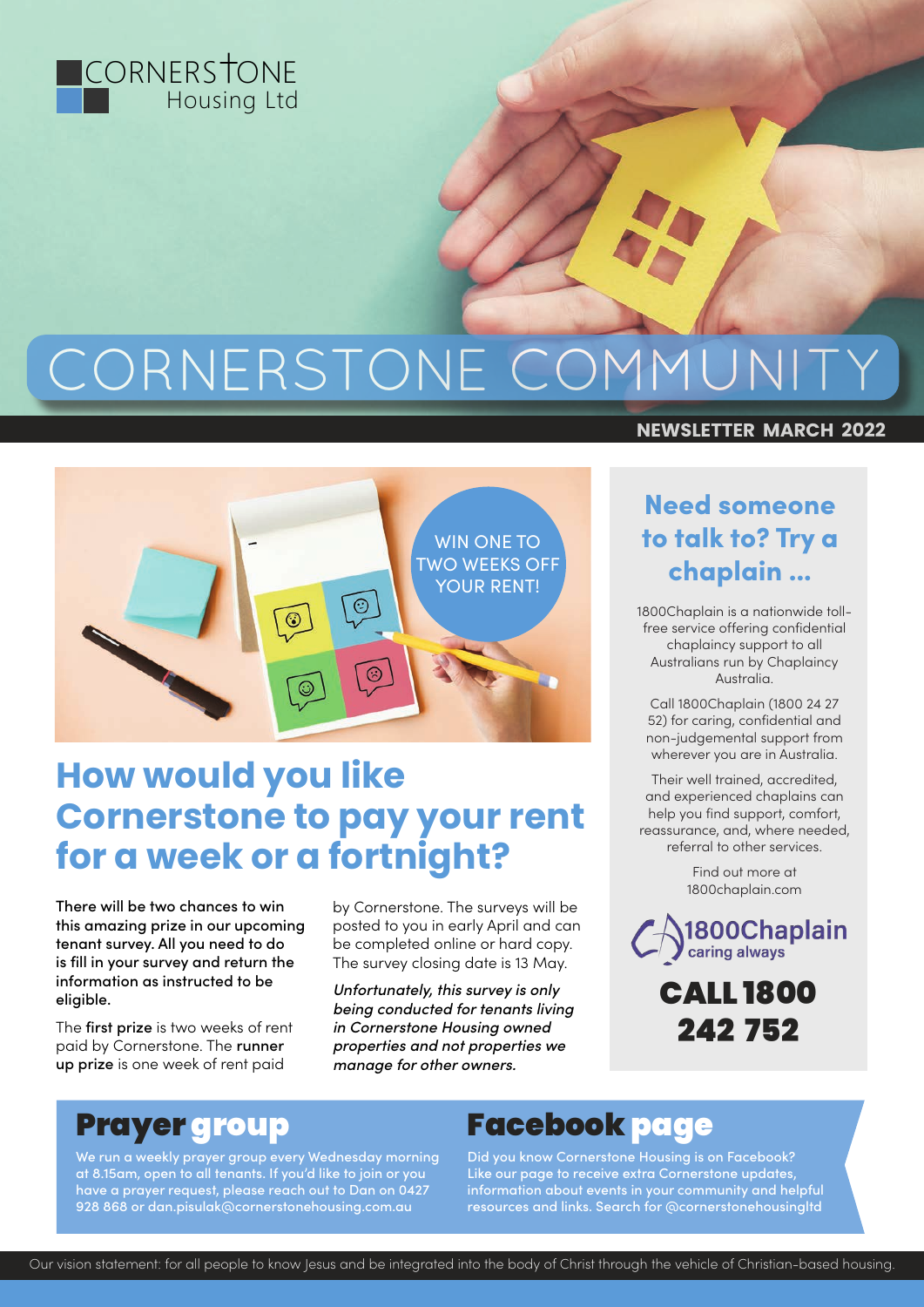

#### **Kim has been in her Cornerstone home for seven years. Hear her story ...**

As a registered nurse for over 30 years, Kim absolutely loves working in varying positions within the nursing field, as well as managing roles in the area of occupational health and safety. 'Once you are a nurse, you are always a nurse!' she says.

After a year's contract working in the country about nine years ago, Kim became quite depleted, and when coming back to the city, she found that she was feeling drained. She has since also required several operations, which have made her unable to recommence work, which has been very hard for her.

Before coming into her Cornerstone home, Kim says things were not good at all. She had been staying with friends who had their own agenda. Then there were limited options for rentals with all types of unhelpful landlords.

She nearly became homeless as she needed to quickly get away

from dangerous neighbours and find a safe place to move into.

Then a friend of Kim's, named Rosalie,

this home, and I have had a chance

'When my boat was blown around by life, I needed a safe place to dock, and I am thankful for having a safe Cornerstone home for the past seven years and for not being

to find more peace of mind.' 'Out there in private rental land, some landlords can be pretty

spoke of her friend who worked with Cornerstone Housing. There was a home that was vacant at the time.

'God has provided

unhelpful.'

**WHEN MY BOAT WAS BLOWN AROUND BY LIFE, I NEEDED A SAFE PLACE TO DOCK, AND I AM THANKFUL FOR HAVING A SAFE CORNERSTONE HOME.**

abused by my neighbours.'

Although Kim has had a good career, life can suddenly change,

putting us in precarious situations. 'One never knows what is going to happen next. But as Christians, we can be aware of God guiding us.'

Kim had a heart attack 18 months ago, but with

different symptoms from the usual ones. The cause was put down to stress. She has had no recurrence or ongoing issues to date, and she says that she now appreciates every day.

While life has been difficult, Kim says, 'I am currently in a good place'. She hopes to be in her home for many years to come!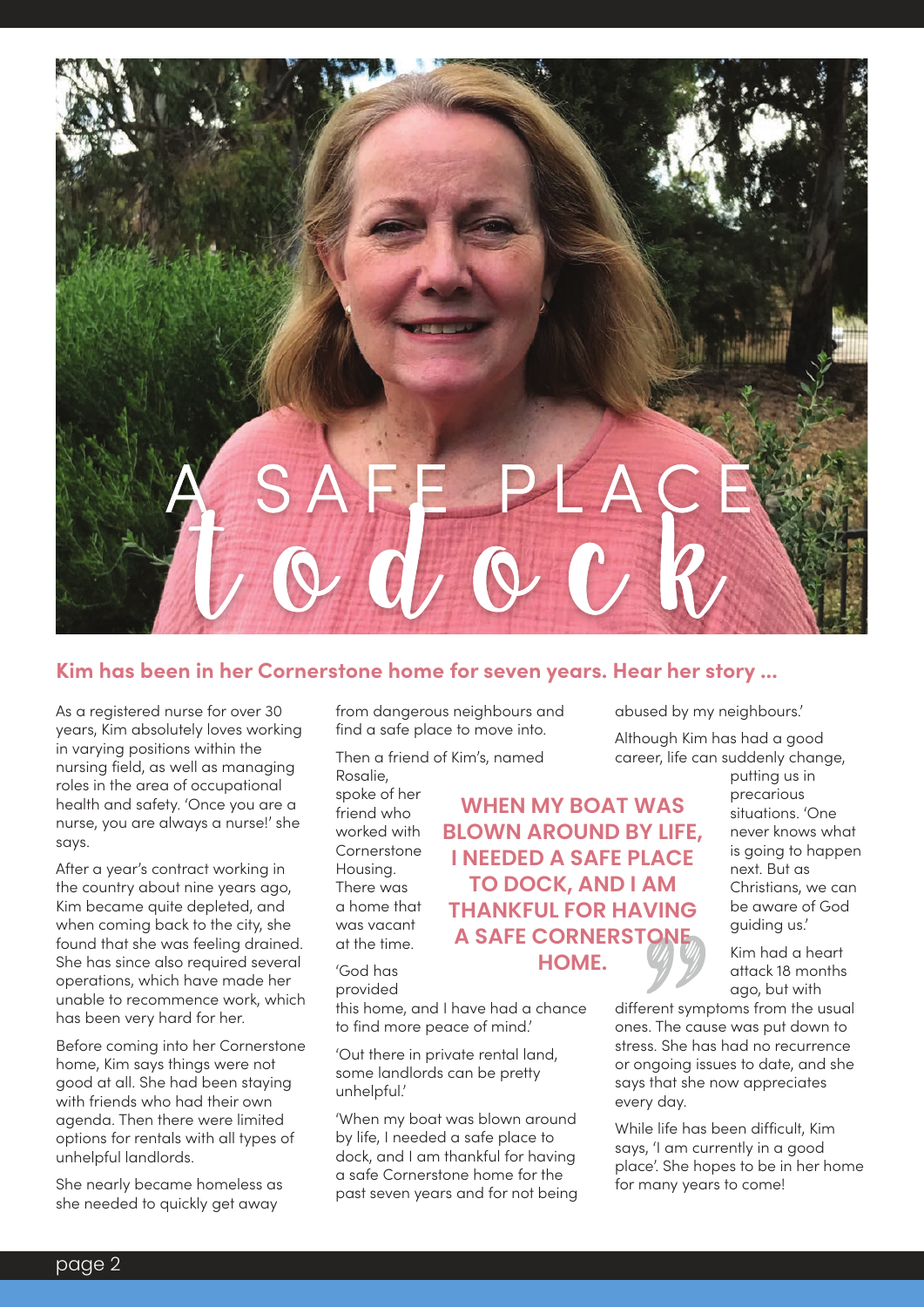

Enrich Life is the community services arm of Rostrevor Baptist Church. Compelled to express the love and compassion of Jesus in practical ways, Enrich Life offers a range of programs and activities designed to support and empower individuals and families.

Some of our programs include:

- Fresh Food Fridays an opportunity for those on low incomes to receive free nutritious food and build connections with others.
- COACH family mentoring a trained volunteer mentor meets regularly with a parent to build a relationship and support them toward life goals.
- Kids COACH mentoring a trained mentor meets with a child experiencing disadvantage in a local school to support and connect in a fun and engaging way.
- Clay Cup our experience café offers skills training and hospitality experience for people experiencing

marginalisation and a warm, friendly environment with great food and drinks at affordable prices for customers.

We have a weekly cooking class, English as a second language class, seniors' games group, craft group and Tuesday and Wednesday social lunch groups.

Several Cornerstone Housing tenants connect with one or more of our weekly programs. We have a strong connection and pastoral role with those living in the Cornerstone homes opposite our church property, and we visit and engage with them regularly.

Several years ago, a single mum with young children was referred to our COACH family program from a local government agency. The family were isolated with very limited supports – and without stable housing. We provided a mentor to meet with the family regularly to build a relationship. Soon after this, a Cornerstone Housing vacancy near our church

property became available, and we were able to move the family into this. With stable housing close to supports offered by the church, the family have been able to engage with a whole range of supports that have increased their capacity to manage life well. They are regular attenders at Fresh Food Day, youth group, church events and have built friendships with others. Stable housing through Cornerstone has provided many positive outcomes and opportunities that may otherwise have been missed.

**more about Enrich Life opportunities at Rostrevor** 

**288 Montacute Road**